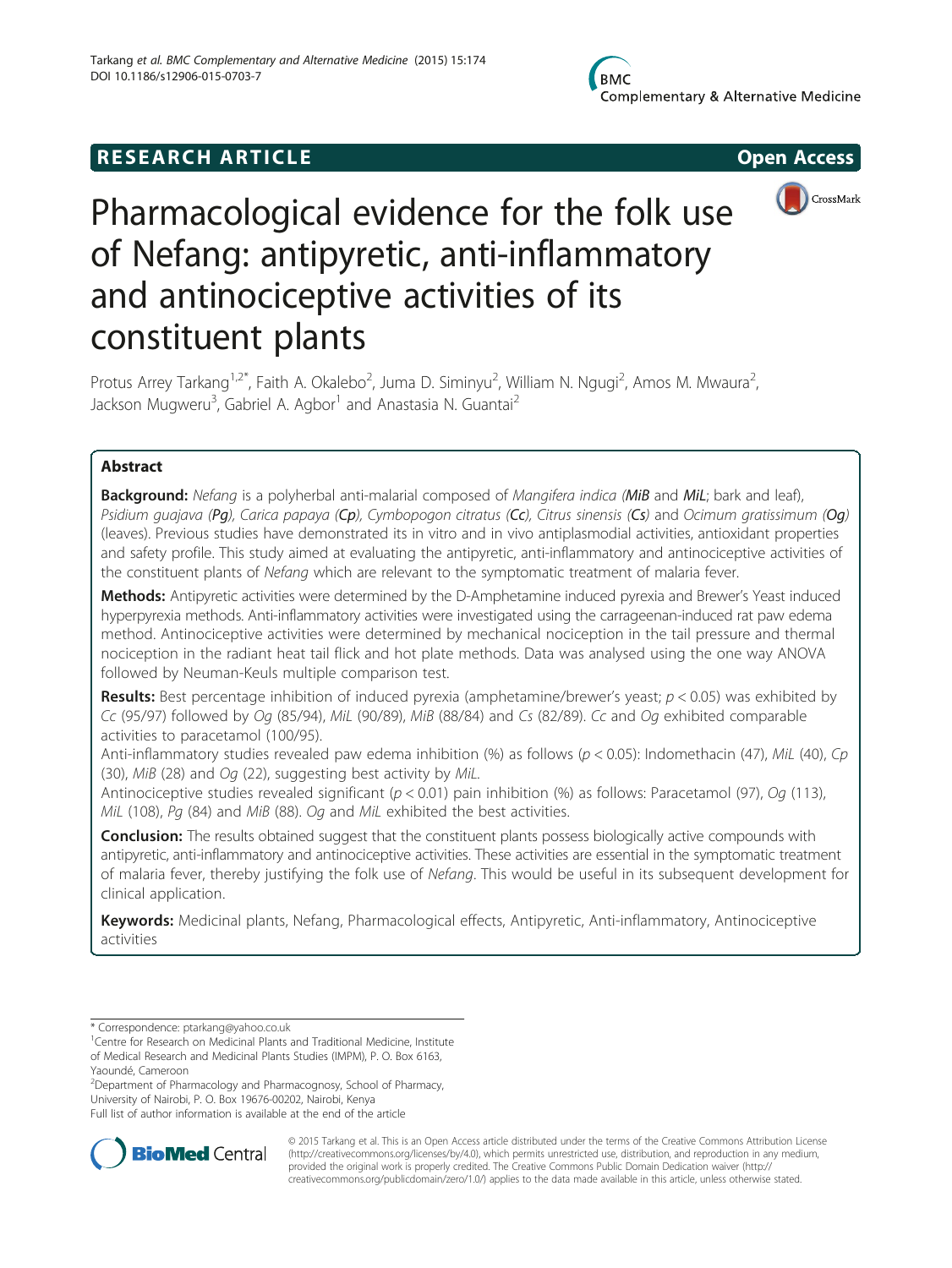# Background

Overseas development assistance to low and middle income countries (LMICs) have led to substantial improvement in the number of vulnerable populations protected against malaria infection, especially in those who have access to drugs that effectively treat the disease [[1\]](#page-9-0). In spite of this, Plasmodium falciparum malaria remains a major public health burden in most endemic African countries, where there is lack of access to modern healthcare facilities and disease monitoring is not well defined. The emerging resistance of the parasite to currently available drugs makes the situation even more complicated. The disease remains one of the major threats to public health and the economic development of these countries [\[2, 3](#page-9-0)]. Most of the populations resort to the use of plant-based complementary medicine for therapy [[4\]](#page-9-0).

Natural compounds have provided the best anti-malarials known to date. Examples include chloroquine from Cinchona species, artemisinin from Artemisia annua and atovaquone from Tabebuia impetiginosa [[5](#page-9-0), [6](#page-9-0)]. Their advantage for the development of drugs comes from the synergistic interactions of their components and their innate affinity for biological receptors [[7](#page-9-0)]. The pharmacological justification of these principles could provide the basis for further development of plant-based traditional medicine as a reliable therapeutic tool.

Nefang is a polyherbal product composed of Mangifera indica (bark and leaf), Psidium guajava, Carica papaya, Cymbopogon citratus, Citrus sinensis and Ocimum gratissimum (leaves). It is frequently used for the treatment of malaria in the South West Region of Cameroon. Ethnopharmacological studies confirmed its formulation, folk use and a review of the biological activities of its constituent plants [\[8\]](#page-9-0). Use of Nefang for the treatment of malaria raises the question as to whether the therapeutic effects are as a result of the antiplasmodial activity of its constituents or to their ability to ameliorate the symptoms of malaria or a combination of both effects.

Evaluation of the in vitro and in vivo antioxidant properties of this polyherbal revealed potential free radical scavenging and antioxidant activities of some constituent plants. These activities correlated with their phenolic content and are believed to contribute to the demonstrated in vivo antioxidant activity of Nefang and play a role in curbing oxidative stress associated with malaria infection [[9\]](#page-9-0).

The in vitro antiplasmodial activities of this polyherbal and solvent extracts of its constituent plants has earlier been evaluated, revealing good activity and potential synergistic interactions between some of its components [[10\]](#page-9-0). This synergy is believed to contribute favorably towards its antiplasmodial activity. The good antiplasmodial activity and demonstrated weak cytotoxicity of the constituent extracts suggested a high selectivity for P. falciparum. Preliminary phytochemical screening of its constituent plants revealed the presence of alkaloids, anthocyanins, flavonoids, phenols, saponins, tannins, triterpenes and sterols [[10\]](#page-9-0). The synergy of these active and non-antiplasmodial compounds is responsible for the antiplasmodial activity of Nefang.

Our recent studies demonstrated the antimalarial efficacy of Nefang during early and established Plasmodium infection, revealing good suppression of parasitemia and chemotherapeutic activities [[11\]](#page-9-0). We have also established the in vivo safety profile of Nefang.

This study aimed at providing pharmacological evidence on the folk use of Nefang by evaluating the effects of its constituent plants on induced pyrexia, inflammation and nociception in experimental rodent models.

# **Methods**

# Extraction of plant material

Fresh parts of the constituent plants of Nefang were identified and harvested from their natural habitat in Cameroon. Identification was done by a botanist, Dr. Tsabang Nole of the Institute of Medical Research and Medicinal Plants Studies (IMPM), Yaoundé, Cameroon with voucher specimen references as follows: M. indica (TN6225), P. guajava (TN6226), C. papaya (TN6227), C. citratus (TN6228), C. sinensis (TN6229), O. gratissimum (TN6230). Aqueous extractions were performed as earlier described [[10](#page-9-0)] using pyrogen-free distilled water. Each filtrate was then concentrated in an air oven at 60 °C. The extracts were weighed and stored in labeled sealed plastic containers at 4 °C until use.

# Experimental animals

Swiss albino mice (20–25 g) were used for testing antinociceptive activity while wistar rats  $(170 - 200)$  g) were used for antipyretic and anti-inflammatory activities.

All experimental animals were housed under standard environmental conditions of temperature at 22-24 °C under a 12 h dark–light cycle, and allowed free access to drinking water and standard pellet diet.

Ethical approval for the study was obtained from Kenyatta National Hospital/University of Nairobi Ethics and Research committee, Nairobi-Kenya (KNH-ERC/A/ 324 - 5/12/12).

#### Tests for antipyretic activity

# D-Amphetamine induced pyrexia method

The antipyretic activities of the constituent aqueous plant extracts of Nefang were determined by the D-Amphetamine induced pyrexia method [[12](#page-9-0)]. Wistar rats of both sexes were fasted for 24 h. At zero hour, the basal temperature of all the animals was taken using an infrared thermometer. D-amphetamine (5 mgkg<sup>-1</sup>) was then administered to all the animals. After 30 min, sixty four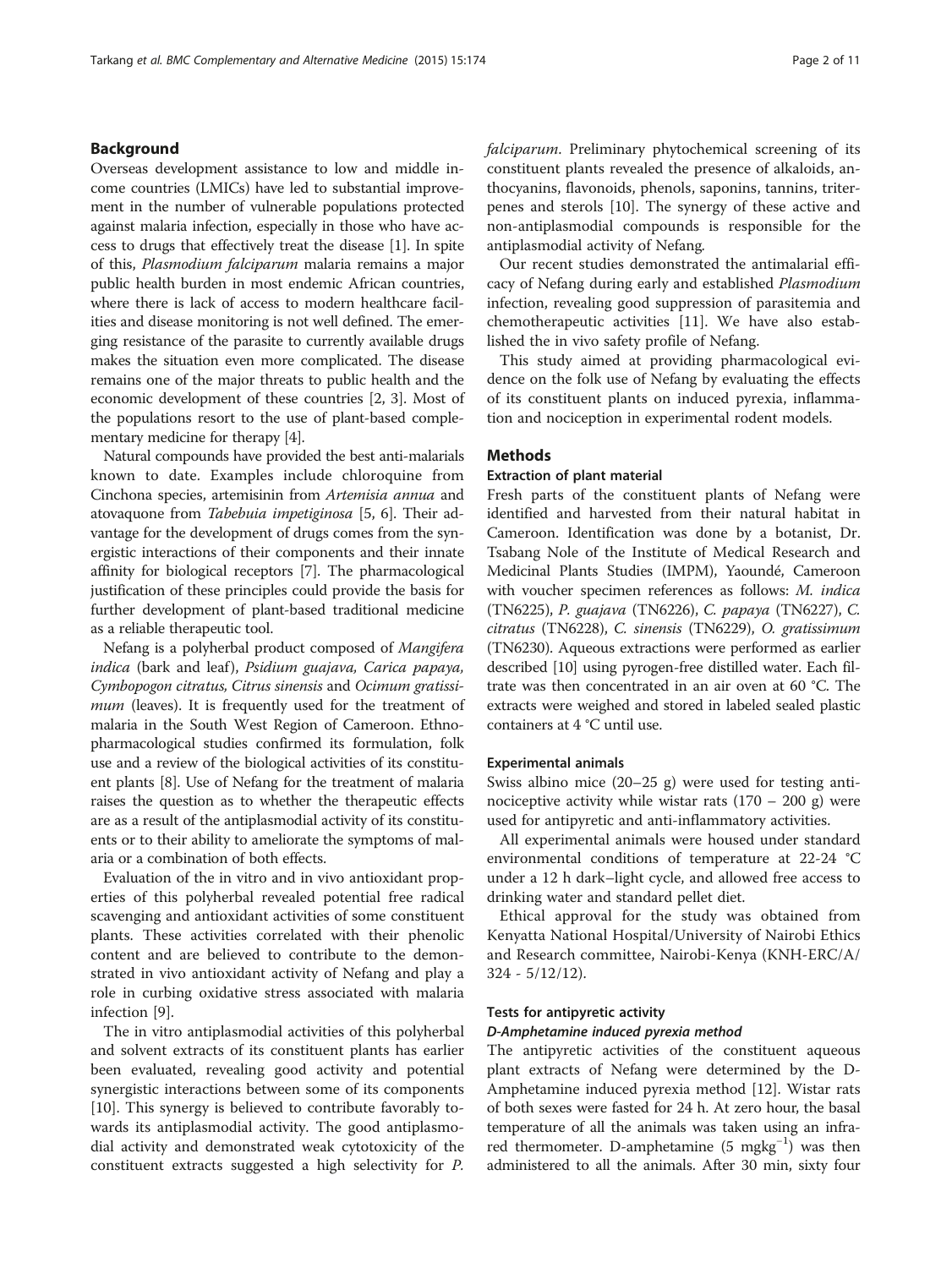animals with an increase in body temperature of 0.5 - 1 °C were selected for the study. They were randomized into sixteen groups of four rats each. Group 1 was treated with 10 mLkg−<sup>1</sup> of the vehicle (normal saline), group 2 - the reference drug (Paracetamol, 150 mgkg<sup>-1</sup>) and two groups for each extract were treated orally with 200 and 400 mgkg−<sup>1</sup> bwt of each extract. Body temperatures were obtained at 60, 120, 180 and 240 min after drug administration. The percentage suppression of induced pyrexia in the extract-treated groups was compared with that of the control to evaluate the activity of each extract.

#### Brewer's yeast-induced hyperpyrexia method

Brewer's yeast-induced hyperpyrexia method was used to determine the antipyretic activities of the constituent plants of Nefang [\[13\]](#page-9-0). Wistar rats of both sexes were fasted for 24 h and then randomized into sixteen groups of three rats each. At zero hour, the basal temperature of each rat was taken using an infra-red thermometer. Thereafter, each animal received a subcutaneous injection of 10 mLkg<sup>-1</sup> of aqueous yeast suspension (20 % w/v) to elevate the body temperature. Eighteen hours post yeast injection, 10 mLkg−<sup>1</sup> of the standard drug (aspirin, 100 mgkg−<sup>1</sup> ), the vehicle (normal saline), 200 and 400 mgkg−<sup>1</sup> of each aqueous extract were administered orally to different groups of rats. Body temperature of each animal was recorded at 0, 60, 120 and 180 min after drug administration and the activity of each extract evaluated.

#### Test for anti-inflammatory activity

In vivo anti-inflammatory activities of the constituent plants of Nefang were evaluated using the carrageenaninduced rat paw edema method [\[14](#page-9-0)]. Ninety-two adult wistar rats were randomly divided into twenty three groups of four each. Paw volumes were measured at zero minute using the Archimedes principle of mercury displacement in a plethysmograph. Thereafter, 10 mLkg<sup>-1</sup> of the vehicle (normal saline), the reference drug (Indomethacin, 10 mgkg<sup>-1</sup>), and 100, 200 and 400 mgkg<sup>-1</sup> bwt of each extract were administered orally to different groups of rats. Thirty minutes later, paw edema was induced in each rat by injecting 0.1 mL of carrageenan (1 % in normal saline) to the right hind paw. Paw volumes were measured at 60, 120, 180 and 240 min. The difference between the paw volume at zero minute and each time point was taken as a measure of edema. The percentage inhibition of paw volumes in extract-treated groups was compared with the standard drug to evaluate the activity of the extracts.

# Tests for antinociceptive activity

# Tail pressure method

The method described by Randall and Selitto [\[15\]](#page-9-0) and modified by Kitchen [[16\]](#page-9-0) was used for the evaluation of analgesic activities of the constituent extracts. Thirty-six Swiss albino mice were randomly divided into nine groups of four each. At zero minute, the tail of each mouse was put on the tip of an analgesy-meter and pressure gradually increased up to a maximum of 25 units. The pressure at which the mouse began to struggle was noted and recorded. Mice in group 1 (positive control) were treated by intraperitoneal injection with 0.1 mL of the standard drug (morphine, 5 mgkg−<sup>1</sup> ); group 2 – phosphate buffered saline (PBS); group 3 – 7 were each treated with 10 mLkg<sup>-1</sup> of 1000 mgkg<sup>-1</sup> bwt of each aqueous plant extract. After 30 min, mechanical pain was induced on the tail of each restrained mouse in turn by the use of analgesy-meter. The force was continuously monitored by a pointer moving along a linear scale. The weight causing pain before treatment (0 min) and then at 30, 60, 90 and 120 min post extract/drug treatment was recorded. Percentage pain inhibition (increase in pain threshold) produced relative to the control group was calculated for each extract-treated group and compared with the standard drug-treated group, using the following equation:

$$
Pain inhibition (\%) = \frac{Ft\text{-}Fo}{Fo} \times 100
$$

Where  $Ft = Force$  at which the animal tries to free its tail after drug administration.

Fo = Force at which the animal tries to free its tail before drug administration.

Extracts that showed activity were then subjected to further dose–response testing.

#### Tail flick response method

The analgesic activity of each of the constituent plants of Nefang was determined by radiant heat tail-flick method [[17\]](#page-9-0). The tail flick latency was assessed by an analgesiometer (Inco, India). Before selecting each mouse for the test, a baseline reaction was taken by placing the tip of the tail of each mouse on the radiant heat source from an analgesiometer. The strength of the current passing through the naked nichrome wire was kept constant at 5 amperes. The distance between the heat source and the mouse tails was 1.5 cm and the application site of the heat on the tail was maintained within 2 cm. Each mouse in turn was held in a suitable restrainer with tail protruding out. Radiant heat from the analgesiometer was applied on a designated spot on the tail. The time interval between the onset of stimulus and withdrawal (flicking) of the tail was taken as the reaction time for each mouse. Cut-off reaction time was 10 sec to avoid tissue injury during the process. The initial flicking time of each group was considered as the control reading.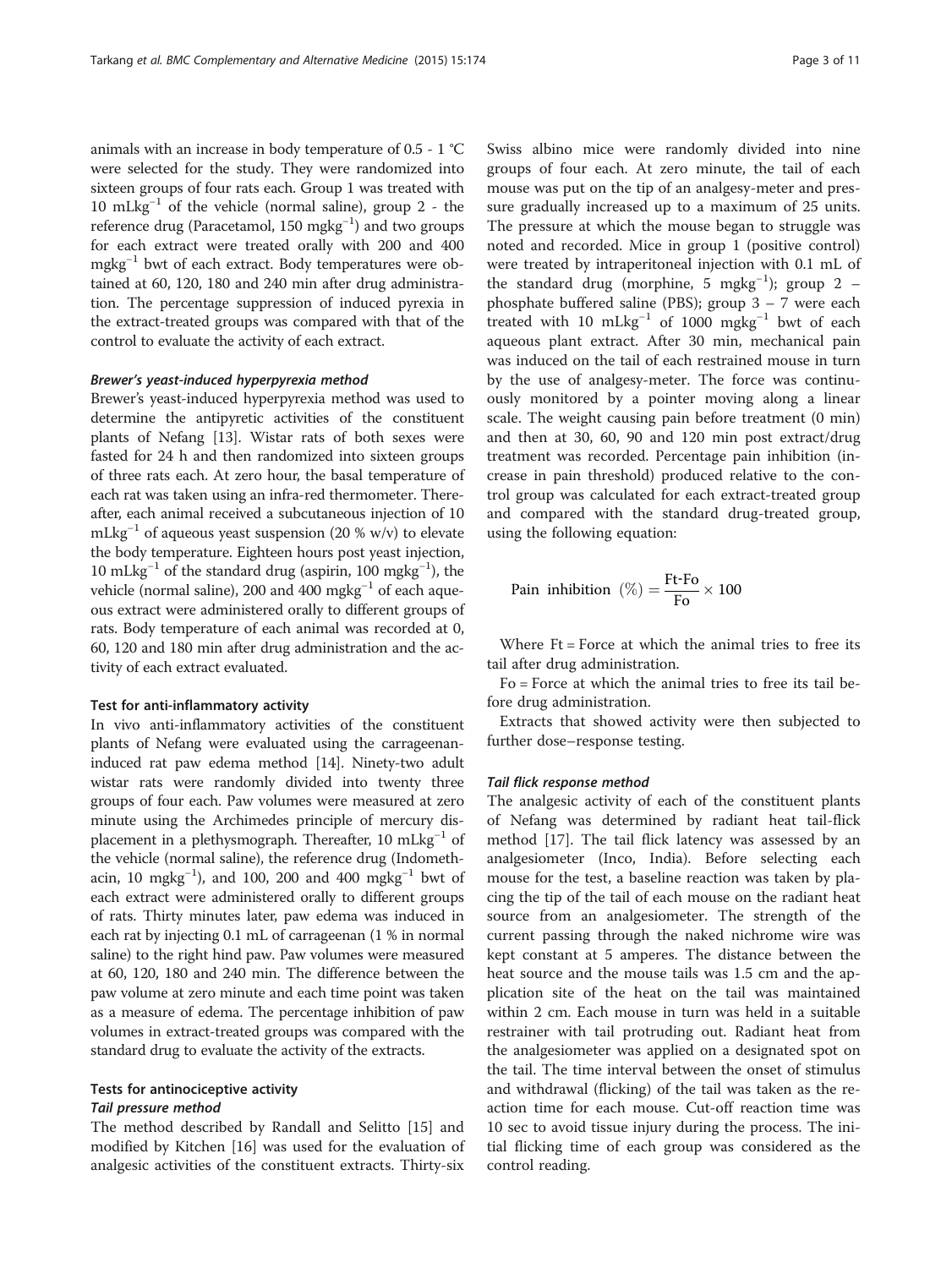One hundred and ten mice that responded positively were randomly divided into twenty-two groups of five each. Group 1 (positive control) was treated with 0.1 mL of the standard drug (Paracetamol, 10 mgkg<sup>-1</sup>) while the rest of the twenty-one groups were divided into three groups per aqueous extract and administered 300, 600 and 1200 mgkg−<sup>1</sup> bwt respectively of each aqueous extract by intraperitoneal injection. The tip of the tail of each mouse was then exposed to the heat source from the analgesiometer and reaction time recorded at intervals of 30 min till 120 min. The percentage of pain inhibition was calculated for each extract-treated group and compared with that of the standard drug-treated group using the following equation:

Percentage inhibition  $= \frac{(\text{Test mean})_t - (\text{Control mean})_t}{(\text{Control mean})}$  $\frac{(Content)}{\text{[Control mean)}}_t \times 100$ 

Where  $t = time$ 

## Hot plate method

The analgesic activity of each of the constituent plants of Nefang was tested using the hot plate method described by Janssen and Jagenea [\[18\]](#page-10-0), with modifications. Ninety-two mice were randomly divided into twenty three groups of four mice each. Group 1 was treated with 0.1 mL of normal saline, group 2 - the reference drugs (piroxicam, 20 mgkg<sup>-1</sup> and pethidine, 50 mgkg<sup>-1</sup>), while the remaining twenty one groups were divided into three groups per extract and treated with 300, 600 and 1200 mgkg<sup>-1</sup> bwt of each extract respectively. An inverted 500 mL glass conical flask on a clamp and stand was connected by rubber tubing to a hot water bath with thermostat and pump, to enable free circulation of water. The temperature was regulated to 55 °C, such that the temperature on the surface of the inverted conical flask was the same as that of the water bath. Each mouse was then placed on the conical flask in order to obtain its response to heat-induced nociceptive pain stimulus. Licking of the forepaws and eventually jumping off the conical flask was taken as an indicator of the animal's response to heat-induced nociceptive pain stimulus. The reaction time for each mouse was recorded in seconds. Readings were taken at time zero before administration of drugs/extracts and after that at intervals of 30, 60 and 120 min. Cut off time in the absence of response was 60 s to avoid tissue damage. The percentage of pain inhibition was calculated for each group using the following equation:

$$
Percentage inhibition = \frac{(Test mean)_t \cdot (Control mean)_t}{(Control mean)_t} \times 100
$$

Where  $t = time$ 

# Statistical analysis

Data are expressed as mean ± standard deviation (SD). Data were analyzed using Windows SPSS Version 20.0 (SPSS Inc. Chicago, IL, USA). One-way analysis of variance (ANOVA) followed by Neuman-Keuls multiple comparison test to identify the differences between treated groups and controls. The data was considered significant at  $P < 0.05$ .

## Results

#### Antipyretic activity

#### Effects on D-Amphetamine-induced pyrexia

Antipyretic activities of the constituent plant extracts of Nefang were evaluated using D-amphetamine induced pyrexia in experimental animals. The change in body temperature and the percentage inhibition of induced pyrexia by the constituent extracts have been summarized in Table [1.](#page-4-0) In rats treated with the standard drug, paracetamol (150 mgkg−<sup>1</sup> ), we observed an initial rise in body temperature of approximately 1 °C after 30 min. The highest rise in body temperature observed after 60 min was less than 2 °C. However, after 120 min we observed a significant  $(p < 0.05)$  decrease in body temperature when compared to the control. This decrease to normal body temperature after 240 min, was significantly  $(p < 0.001)$ lower when compared to that of the control.

Upon administration of the constituent plant extracts of Nefang, we observed the same rise in body temperature after 30 min in all groups, with highest body temperatures attained after about 60 min. After 120 min, we observed significant ( $p < 0.05$ ) decrease in body temperatures in animals treated with Cc, Og, MiL, MiB and Cs. After 240 min, we observed that Cc exhibited the best activity with pyrexia inhibition of 95 %, followed by MiL (90), MiB (88),  $Og$  (85) and  $Cs$  (82), comparable to the standard drug, paracetamol (100).  $Pg$  and  $Cp$  exhibited very weak antipyretic activities in experimental animals.

#### Effects on brewer's yeast-induced hyperpyrexia

Antipyretic activities of the constituent plant extracts of Nefang were further evaluated using brewer's yeastinduced hyperpyrexia in experimental animals. The effect on the body temperatures and the percentage inhibition of induced pyrexia by the constituent plant extracts have been summarized in Table [2](#page-4-0). In rats treated with the standard drug, paracetamol (150 mgkg<sup>-1</sup>), we observed the same trend in temperature rise like the previous exercise with D-amphetamine, with body temperatures of experimental animals coming back to normal after 240 min and significantly  $(p < 0.001)$  lower when compared to that of the control.

Cc, Og, MiL, MiB and Cs exhibited significant  $(p < 0.05)$ better antipyretic activities while  $Pg$  and  $Cp$  exhibited lower activities when compared to the control. At the end of 240 min, Cc and Og exhibited percentage pyrexia inhibition of 97 and 94, comparable to the activity of the standard drug paracetamol (95). We observed once again that,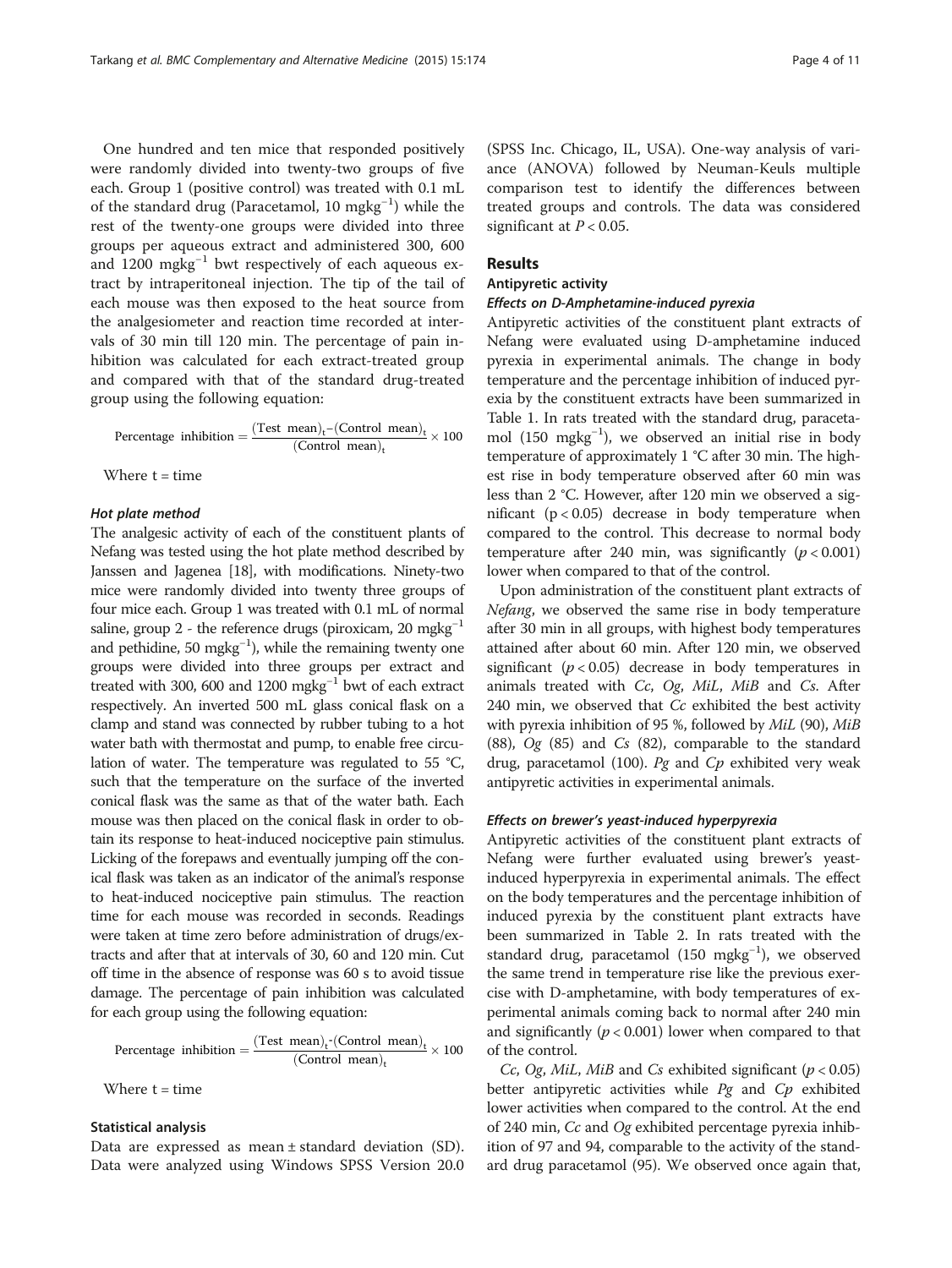| Treatment (Drug/<br>Aqueous Extract) | Dose<br>(mq/kg) | Body temperature [BT] (°C) and pyrexia inhibition [PI] (%) over time (minutes) ( $\bar{x} \pm SD$ , n = 4) |                  |      |                        |      |                                                |      |                          |      |                                                    |       |
|--------------------------------------|-----------------|------------------------------------------------------------------------------------------------------------|------------------|------|------------------------|------|------------------------------------------------|------|--------------------------|------|----------------------------------------------------|-------|
|                                      |                 |                                                                                                            | 30               |      | 60                     |      | 120                                            |      | 180                      |      | 240                                                |       |
|                                      |                 |                                                                                                            | <b>BT</b>        | PI   | <b>BT</b>              | PI   | <b>BT</b>                                      | PI   | BT                       | PI   | BT                                                 | P     |
| Normal Saline                        |                 | $34.95 \pm 0.33$                                                                                           | $35.78 + 0.19$   | 0.0  | $36.23 \pm 0.32$       | 0.0  | $36.70 + 0.38$                                 | 0.0  | $36.78 + 0.39$           | 0.0  | $36.98 + 0.33$                                     | 0.0   |
| Paracetamol                          | 150             | $34.98 \pm 0.42$                                                                                           | $35.85 \pm 0.24$ | 15.5 | $36.18 \pm 0.28$       | 15.9 | $36.08 \pm 0.19*$                              | 37.1 | $35.28 \pm 0.29*$        | 78.1 | $34.98 \pm 0.17***$                                | 100.0 |
| Mangifera indica bark                | 200             | $35.03 \pm 0.10$                                                                                           | $36.40 \pm 0.14$ |      | $0.0$ 35.90 $\pm$ 0.22 |      | $31.4$ $35.60 \pm 0.16^*$                      |      | 67.1 $35.45 \pm 0.13^*$  | 76.7 | $35.25 + 0.33*$                                    | 88.9  |
|                                      | 400             | $35.00 \pm 0.08$                                                                                           | $36.55 \pm 0.21$ |      | $0.0$ 36.03 + 0.15     |      | $19.6$ $35.68 \pm 0.22$ *                      |      | $61.4$ 35.45 $\pm$ 0.17* |      | $75.3$ $35.33 + 0.24*$                             | 84.0  |
| Mangifera indica leaf                | 200             | $35.00 \pm 0.18$                                                                                           | $36.05 \pm 0.13$ |      | $0.0$ 35.98 + 0.19     |      | $23.5$ $35.75 \pm 0.29^*$                      |      | $57.1$ $35.43 + 0.17*$   |      | $76.7$ 35.25 + 0.26*                               | 87.7  |
|                                      | 400             | $35.18 \pm 0.34$                                                                                           | $36.80 \pm 0.24$ | 00   | $36.78 + 0.10$         |      | $0.0$ 36.08 $\pm$ 0.10*                        |      | $48.6$ $35.85 + 0.45*$   |      | $63.0$ $35.38 + 0.37*$                             | 90.1  |
| Psidium guajava leaf                 | 200             | $35.18 \pm 0.39$                                                                                           | $36.13 \pm 0.26$ |      | $0.0$ 36.35 + 0.37     |      | $7.8$ 36.80 + 0.14                             | 7.1  | $36.63 + 0.19$           |      | $20.5$ $36.45 + 0.06$                              | 37.0  |
|                                      | 400             | $35.15 \pm 0.21$                                                                                           | $36.05 \pm 0.19$ | 0.0  | $36.50 \pm 0.54$       |      | $0.0$ 36.68 $\pm$ 0.13                         | 12.9 | $36.40 \pm 0.14$         |      | $31.5$ $36.45 \pm 0.33$                            | 35.8  |
| Carica papaya leaf                   | 200             | $35.05 \pm 0.48$                                                                                           | $36.48 \pm 0.61$ |      | $0.0$ 36.53 $\pm$ 0.43 |      | $0.0$ 36.78 $\pm$ 0.49                         |      | $1.4$ 36.80 $\pm$ 0.48   | 4.1  | $36.68 \pm 0.39$                                   | 19.8  |
|                                      | 400             | $35.00 \pm 0.35$                                                                                           | $36.45 \pm 0.52$ |      | $0.0$ 36.63 $\pm$ 0.93 |      | $0.0$ 36.70 $\pm$ 0.22                         |      | $2.9$ 36.75 $\pm$ 0.52   |      | 4.1 $36.75 \pm 0.37$                               | 13.6  |
| Cymbopogon citratus                  | 200             | $35.05 \pm 0.17$                                                                                           | $36.10 \pm 0.08$ |      |                        |      | $0.0$ 35.88 ± 0.22 35.3 35.50 ± 0.38*          |      |                          |      | 74.3 $35.20 \pm 0.41^*$ 91.8 $35.15 \pm 0.17^{**}$ | 95.1  |
| leaf                                 | 400             | $34.90 \pm 0.29$                                                                                           | $35.85 \pm 0.06$ |      | $0.0$ 35.75 $\pm$ 0.25 |      | 33.3 $35.43 \pm 0.33$ *                        |      | $70.0$ 35.23 ± 0.42*     |      | 82.2 $35.20 \pm 0.18***$                           | 85.2  |
| Citrus sinensis leaf                 | 200             | $34.90 \pm 0.08$                                                                                           | $35.73 \pm 0.13$ | 0.0  | $36.05 \pm 0.13$       |      | 9.8 $35.73 \pm 0.15^*$                         |      | 52.9 35.50 $\pm$ 0.12*   | 67.1 | $35.28 \pm 0.22$ **                                | 81.5  |
|                                      | 400             | $34.98 \pm 0.15$                                                                                           | $35.93 \pm 0.10$ | 0.0  | $36.08 \pm 0.28$       | 13.7 | $35.88 \pm 0.15^*$                             |      | $48.6$ $35.58 + 0.32*$   | 67.1 | $35.33 + 0.22$ **                                  | 82.7  |
| Ocinum gratissimum                   | 200             | $34.93 \pm 0.13$                                                                                           | $35.63 \pm 0.36$ | 15.1 |                        |      | $35.80 \pm 0.36$ 31.4 $35.58 \pm 0.36^*$       | 62.9 | $35.28 \pm 0.66*$        | 80.8 | $35.28 \pm 0.71$ **                                | 82.7  |
| leaf                                 | 400             | $34.90 \pm 0.16$                                                                                           | $35.95 \pm 0.17$ | 0.0  | $36.05 \pm 0.17$       |      | 9.8 $35.88 \pm 0.13$ * 44.3 $35.25 \pm 0.32$ * |      |                          |      | 80.8 35.20 $\pm$ 0.22**                            | 85.2  |

<span id="page-4-0"></span>Table 1 Effect of the aqueous plant extracts of the constituents of Nefang on D-amphetamine-induced pyrexia in wistar rats

Siginificant difference  $* - p < 0.05$ .  $** - p < 0.001$  when compare to the control

| Treatment (Drug/<br>Aqueous Extract) | Dose<br>(mq/kg) | Basal<br>Temperature | Body temperature [BT] (°C) and pyrexia inhibition [PI] (%) over time (minutes)( $\bar{x} \pm SD$ , n = 4) |                |                    |      |                                                        |      |                                               |      |                                                                  |          |  |
|--------------------------------------|-----------------|----------------------|-----------------------------------------------------------------------------------------------------------|----------------|--------------------|------|--------------------------------------------------------|------|-----------------------------------------------|------|------------------------------------------------------------------|----------|--|
|                                      |                 |                      | 30                                                                                                        |                | 60                 |      | 120                                                    |      | 180                                           |      | 240                                                              |          |  |
|                                      |                 |                      | <b>BT</b>                                                                                                 | P              | <b>BT</b>          | P    | <b>BT</b>                                              | P    | <b>BT</b>                                     | P    | <b>BT</b>                                                        | PI       |  |
| Normal Saline                        |                 | $37.00 \pm 0.29$     | $37.95 \pm 0.21$                                                                                          | 0.0            | $38.14 \pm 0.38$   | 0.0  | $38.65 \pm 0.32$                                       | 0.0  | $38.91 \pm 0.11$                              | 0.0  | $38.96 \pm 0.54$                                                 | $\Omega$ |  |
| Paracetamol                          | 150             | $36.90 \pm 0.38$     | $37.70 + 0.45$                                                                                            | 15.8           | $37.75 \pm 0.33$   | 25.4 | $37.85 \pm 0.28$ *                                     | 42.4 | $37.47 \pm 0.26*$                             | 70.2 | $37.00 \pm 0.39**$                                               | 94.9     |  |
| Mangifera indica bark                | 200             | $36.90 \pm 0.31$     | $37.85 + 0.39$                                                                                            | 0.0            | $37.90 \pm 0.41$   | 12.3 | $37.75 \pm 0.27$ *                                     | 48.5 | $37.55 \pm 0.25$ *                            | 66.0 | $37.20 + 0.41*$                                                  | 84.7     |  |
|                                      | 400             | $36.95 \pm 0.92$     | $37.95 + 0.27$                                                                                            | 0.0            | $38.15 + 0.54$     | 0.0  | $37.73 + 0.31*$                                        |      | $52.7$ $37.50 \pm 0.19$ <sup>*</sup>          | 71.2 | $37.30 + 0.38*$                                                  | 82.1     |  |
| Mangifera indica leaf                | 200             | $37.00 \pm 0.74$     | $37.85 + 0.16$                                                                                            | 10.5           | $37.95 + 0.37$     | 16.7 | $37.60 \pm 0.18*$                                      |      | 63.6 $37.35 \pm 0.11$ *                       | 81.7 | $37.20 + 0.28*$                                                  | 89.8     |  |
|                                      | 400             | $37.05 + 0.67$       | $38.45 + 0.43$                                                                                            | 0.0            | $38.60 + 0.29$     | 0.0  | $38.25 + 0.17*$                                        | 27.3 | $37.90 + 0.28*$                               | 55.5 | $37.50 + 0.19*$                                                  | 77.0     |  |
| Psidium guajava leaf                 | 200             | $36.95 \pm 0.51$     | $38.00 \pm 0.54$                                                                                          | 0.0            | $38.40 + 0.61$     | 0.0  | $38.70 \pm 0.19$                                       | 0.0  | $38.65 \pm 0.38$                              | 11.0 | $38.50 \pm 0.17$                                                 | 20.9     |  |
|                                      | 400             | $37.10 \pm 0.33$     | $38.00 \pm 0.15$                                                                                          | 5.3            | $38.65 \pm 0.72$   | 0.0  | $38.75 + 0.24$                                         | 0.0  | $38.55 \pm 0.36$                              | 24.1 | $38.45 + 0.11$                                                   | 31.1     |  |
| Carica papaya leaf                   | 200             | $37.00 \pm 0.61$     | $38.25 \pm 0.27$                                                                                          | 0.0            | $38.60 + 0.36$     | 0.0  | $38.68 \pm 0.22$                                       | 0.0  | $38.65 \pm 0.31$                              | 13.6 | $38.60 \pm 0.26$                                                 | 18.4     |  |
|                                      | 400             | $36.90 \pm 0.68$     | $37.90 + 0.51$                                                                                            | 0.0            | $38.45 \pm 0.29$   | 0.0  | $38.65 \pm 0.31$                                       | 0.0  | $38.70 \pm 0.29$                              | 5.8  | 38.60                                                            | 13.3     |  |
| Cymbopogon citratus                  | 200             | $36.95 \pm 0.28$     | $37.90 \pm 0.89$                                                                                          | 0 <sub>0</sub> | $37.85 \pm 0.18$   | 21.1 | $37.45 \pm 0.35^*$                                     | 69.7 | $37.20 \pm 0.52^*$ 86.9                       |      | $37.00 \pm 0.09$ **                                              | 97.4     |  |
| leaf                                 | 400             | $37.00 \pm 0.41$     | $38.05 \pm 0.62$                                                                                          |                | $0.0$ 37.70 + 0.09 |      | $38.6$ $37.45 \pm 0.18$ $72.7$ $37.30 \pm 0.56$ $84.3$ |      |                                               |      | $37.05 + 0.22$ **                                                | 97.4     |  |
| Citrus sinensis leaf                 | 200             | $37.00 \pm 0.22$     | $38.00 \pm 0.20$                                                                                          | 0.0            | $38.05 + 0.25$     |      | $7.9$ 37.85 $\pm$ 0.26 <sup>*</sup>                    |      | $48.5$ $37.55 + 0.19*$ $71.2$ $37.35 + 0.35*$ |      |                                                                  | 82.1     |  |
|                                      | 400             | $37.05 \pm 0.15$     | $38.05 \pm 0.31$                                                                                          | 0.0            | $38.25 \pm 0.18$   | 0.0  | $37.75 + 0.11*$                                        |      | $57.6$ $37.45 \pm 0.55^*$                     | 79.1 | $37.25 + 0.28*$                                                  | 89.8     |  |
| Ocimumgratissimum                    | 200             | $37.00 \pm 0.33$     | $37.95 \pm 0.46$                                                                                          | 0.0            | $37.90 + 0.42$     | 21.1 | $37.75 \pm 0.19*$                                      |      | 54.5 $37.40 \pm 0.38^*$                       | 79.1 | $37.15 + 0.52**$                                                 | 92.3     |  |
| leaf                                 | 400             | $37.00 \pm 0.81$     | $37.95 \pm 0.19$                                                                                          | 00             | $38.00 + 0.19$     | 12.3 |                                                        |      |                                               |      | $37.75 \pm 0.09*$ 54.5 $37.45 \pm 0.61*$ 76.4 $37.10 \pm 0.33**$ | 94.9     |  |

Significant difference  $*$  -  $p$  < 0.05,  $**$  -  $p$  < 0.001 when compared to the control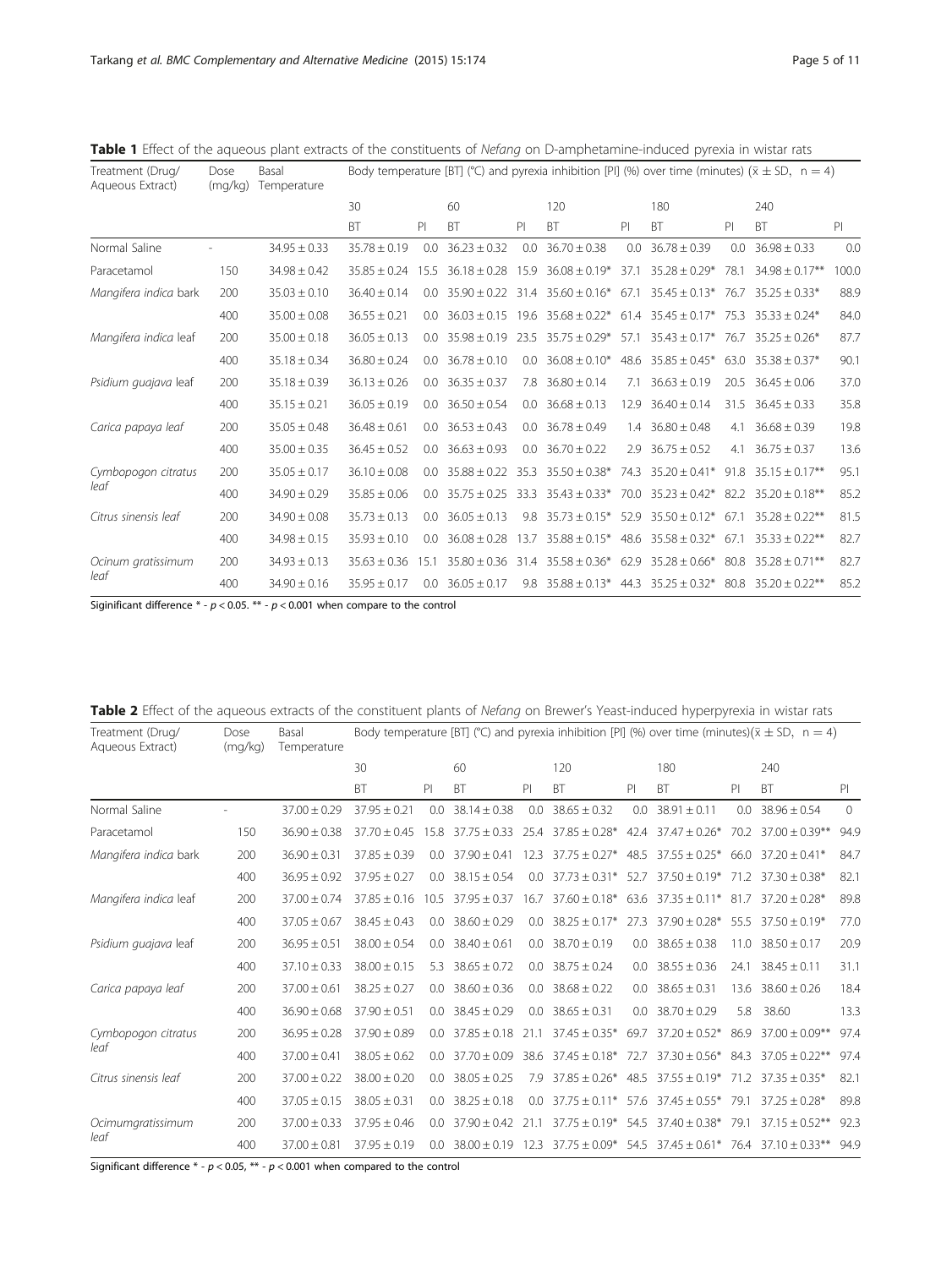Cc exhibited the best activity among all the extracts tested. We also observed that pyrexia inhibition trends by the constituent plant extracts and the standards were comparable in both methods.

# Anti-inflammatory activity

The anti-inflammatory activities of the constituent plant extracts of Nefang at different concentrations (100, 200 and 400 mgkg−<sup>1</sup> ) were determined using Indomethacin (10 mgkg−<sup>1</sup> ) as the standard. Results obtained have been summarized in Table 3. These indicated significant inhibition of carrageenan-induced inflammation in paws of experimental rats when compared to the control. Inflammation of the paw of experimental animals was observed 60 min post carrageenan administration. In experimental rats treated with the standard drug, the paw volumes were significantly ( $p < 0.001$ ) reduced, 240 min post administration, giving a paw edema inhibition of 43.7 % when compared to the control. After administration of the constituent plant extracts of Nefang, only MiL exhibited a comparable antiinflammatory activity to that of the standard drug by significantly ( $p < 0.001$ ) reducing the inflamed rat paw volumes by 40 % at all doses. Cp and MiB also exhibited significant  $(p < 0.05)$  anti-inflammatory activities at lower doses in experimental rats when compared to the control, with approximately  $28 - 30$  % paw inhibition. Og, Pg, Cc and Cs all showed moderate but significant ( $p < 0.05$ ) antiinflammatory activities at lower doses, with paw inhibition of approximately 20 %.

# Antinociceptive activity Effects on tail pressure

The antinociceptive activity of the constituent plant extracts of Nefang on tail-induced pressure in mice was determined using an analgesy-meter. The percentage inhibition of induced pain in experimental mice, calculated from their mean reaction times to gradual increase in tail pressure has been summarized in Fig. [1](#page-6-0). The results obtained suggested that MiL, Og and Pg produced significant ( $p < 0.001$ ) percentage inhibition of the threshold

Table 3 Anti-inflammatory effect of the constituent plant extracts of Nefang on carrangeenan-induced paw edema in wistar rats

| Treatment (Drug/Aqueous Extract) Dose (mg/kg) |     | Increase in paw volumes [PV] (mL) and edema inhibition [EI] (%) over time (minutes)<br>$(\bar{x} \pm SD, n = 5)$ |                 |      |                  |      |                    |      |                    |                        |  |  |  |
|-----------------------------------------------|-----|------------------------------------------------------------------------------------------------------------------|-----------------|------|------------------|------|--------------------|------|--------------------|------------------------|--|--|--|
|                                               |     | 0                                                                                                                | 60              |      | 120              |      | 180                |      | 240                |                        |  |  |  |
|                                               |     |                                                                                                                  | PV              | E1   | PV               | E1   | PV                 | E1   | PV                 | $\mathsf{E}\mathsf{I}$ |  |  |  |
| Normal Saline                                 |     | $\mathbf 0$                                                                                                      | $1.18 \pm 0.08$ | 0.0  | $1.28 \pm 0.14$  | 0.0  | $1.46 \pm 0.13$    | 0.0  | $1.56 \pm 0.09$    | 0.0                    |  |  |  |
| Indomethacin                                  | 10  | 0                                                                                                                | $1.17 \pm 0.04$ | 1.3  | $1.08 \pm 0.03*$ | 15.3 | $1.00 \pm 0.10$ ** | 31.5 | $0.88 \pm 0.03$ ** | 43.7                   |  |  |  |
| Mangifera indica bark                         | 100 | 0                                                                                                                | $1.07 \pm 0.11$ | 9.7  | $1.13 \pm 0.09*$ | 11.4 | $1.19 \pm 0.03*$   | 18.8 | $1.12 \pm 0.01***$ | 28.3                   |  |  |  |
|                                               | 200 | 0                                                                                                                | $1.15 \pm 0.12$ | 3.0  | $1.21 \pm 0.02$  | 5.5  | $1.32 \pm 0.06*$   | 9.9  | $1.24 \pm 0.10*$   | 20.6                   |  |  |  |
|                                               | 400 | 0                                                                                                                | $1.18 \pm 0.05$ | 0.4  | $1.27 \pm 0.04$  | 0.8  | $1.36 \pm 0.03$    | 6.8  | $1.26 \pm 0.06*$   | 19.0                   |  |  |  |
| Mangifera indica leaf                         | 100 | 0                                                                                                                | $1.04 \pm 0.13$ | 11.9 | $1.01 \pm 0.08*$ | 20.8 | $0.92 \pm 0.08$ ** | 37.3 | $0.93 \pm 0.06$ ** | 40.2                   |  |  |  |
|                                               | 200 | $\mathbf 0$                                                                                                      | $1.05 \pm 0.03$ | 11.4 | $1.11 \pm 0.08*$ | 13.3 | $0.91 \pm 0.14***$ | 37.7 | $0.95 \pm 0.11$ ** | 39.2                   |  |  |  |
|                                               | 400 | 0                                                                                                                | $1.05 \pm 0.03$ | 11.4 | $0.93 \pm 0.03*$ | 27.5 | $0.89 \pm 0.06$ ** | 39.4 | $0.88 \pm 0.08$ ** | 43.4                   |  |  |  |
| Psidium guajava leaf                          | 100 | $\mathbf 0$                                                                                                      | $1.04 \pm 0.04$ | 11.9 | $1.12 \pm 0.10*$ | 12.5 | $1.12 \pm 0.06*$   | 23.6 | $1.21 \pm 0.04*$   | 22.2                   |  |  |  |
|                                               | 200 | $\mathbf 0$                                                                                                      | $1.04 \pm 0.07$ | 11.9 | $1.14 \pm 0.11*$ | 11.0 | $1.13 \pm 0.13*$   | 22.6 | $1.23 \pm 0.13*$   | 21.2                   |  |  |  |
|                                               | 400 | 0                                                                                                                | $1.08 \pm 0.07$ | 8.5  | $1.17 \pm 0.10*$ | 8.2  | $1.27 \pm 0.15*$   | 13.0 | $1.28 \pm 0.05*$   | 17.7                   |  |  |  |
| Carica papaya leaf                            | 100 | 0                                                                                                                | $0.97 \pm 0.03$ | 17.8 | $1.04 \pm 0.10*$ | 18.4 | $1.15 \pm 0.09$ ** | 21.2 | $1.10 \pm 0.03$ ** | 29.3                   |  |  |  |
|                                               | 200 | 0                                                                                                                | $1.10 \pm 0.09$ | 6.8  | $1.12 \pm 0.17*$ | 12.5 | $1.17 \pm 0.13***$ | 19.9 | $1.11 \pm 0.05$ ** | 28.9                   |  |  |  |
|                                               | 400 | 0                                                                                                                | $1.11 \pm 0.07$ | 6.4  | $1.19 \pm 0.05$  | 6.7  | $1.36 \pm 0.11$    | 7.2  | $1.32 \pm 0.09*$   | 15.1                   |  |  |  |
| Cymbopogon citratus leaf                      | 100 | 0                                                                                                                | $1.08 \pm 0.12$ | 8.9  | $1.16 \pm 0.04*$ | 9.4  | $1.24 \pm 0.11*$   | 15.1 | $1.27 \pm 0.03*$   | 18.3                   |  |  |  |
|                                               | 200 | 0                                                                                                                | $1.12 \pm 0.04$ | 5.1  | $1.17 \pm 0.08*$ | 8.2  | $1.20 \pm 0.02*$   | 18.2 | $1.34 \pm 0.04*$   | 13.8                   |  |  |  |
|                                               | 400 | $\mathbf 0$                                                                                                      | $1.15 \pm 0.04$ | 3.0  | $1.24 \pm 0.01$  | 3.1  | $1.42 \pm 0.06$    | 3.1  | $1.48 \pm 0.09$    | 5.1                    |  |  |  |
| Citrus sinensis leaf                          | 100 | 0                                                                                                                | $1.15 \pm 0.12$ | 2.5  | $1.22 \pm 0.03$  | 4.7  | $1.24 \pm 0.05*$   | 15.1 | $1.27 \pm 0.13*$   | 18.6                   |  |  |  |
|                                               | 200 | 0                                                                                                                | $1.17 \pm 0.03$ | 1.3  | $1.19 \pm 0.04$  | 7.1  | $1.35 \pm 0.20$    | 7.5  | $1.46 \pm 0.16$    | 6.4                    |  |  |  |
|                                               | 400 | 0                                                                                                                | $1.17 \pm 0.04$ | 0.8  | $1.20 \pm 0.03$  | 6.3  | $1.45 \pm 0.04$    | 1.0  | $1.56 \pm 0.13$    | 0.0                    |  |  |  |
| Ocimum gratissimum leaf                       | 100 | 0                                                                                                                | $1.06 \pm 0.05$ | 10.6 | $1.14 \pm 0.07*$ | 10.6 | $1.23 \pm 0.04*$   | 16.1 | $1.22 \pm 0.05*$   | 21.5                   |  |  |  |
|                                               | 200 | 0                                                                                                                | $1.07 \pm 0.06$ | 9.3  | $1.16 \pm 0.08*$ | 9.4  | $1.23 \pm 0.04*$   | 16.1 | $1.24 \pm 0.02*$   | 20.3                   |  |  |  |
|                                               | 400 | 0                                                                                                                | $1.17 \pm 0.03$ | 1.3  | $1.26 \pm 0.04$  | 1.2  | $1.31 \pm 0.12$    | 10.3 | $1.33 \pm 0.08$    | 14.5                   |  |  |  |

Significant difference: compared to control;  $(*)-p < 0.05$ ,  $(*)-p < 0.01$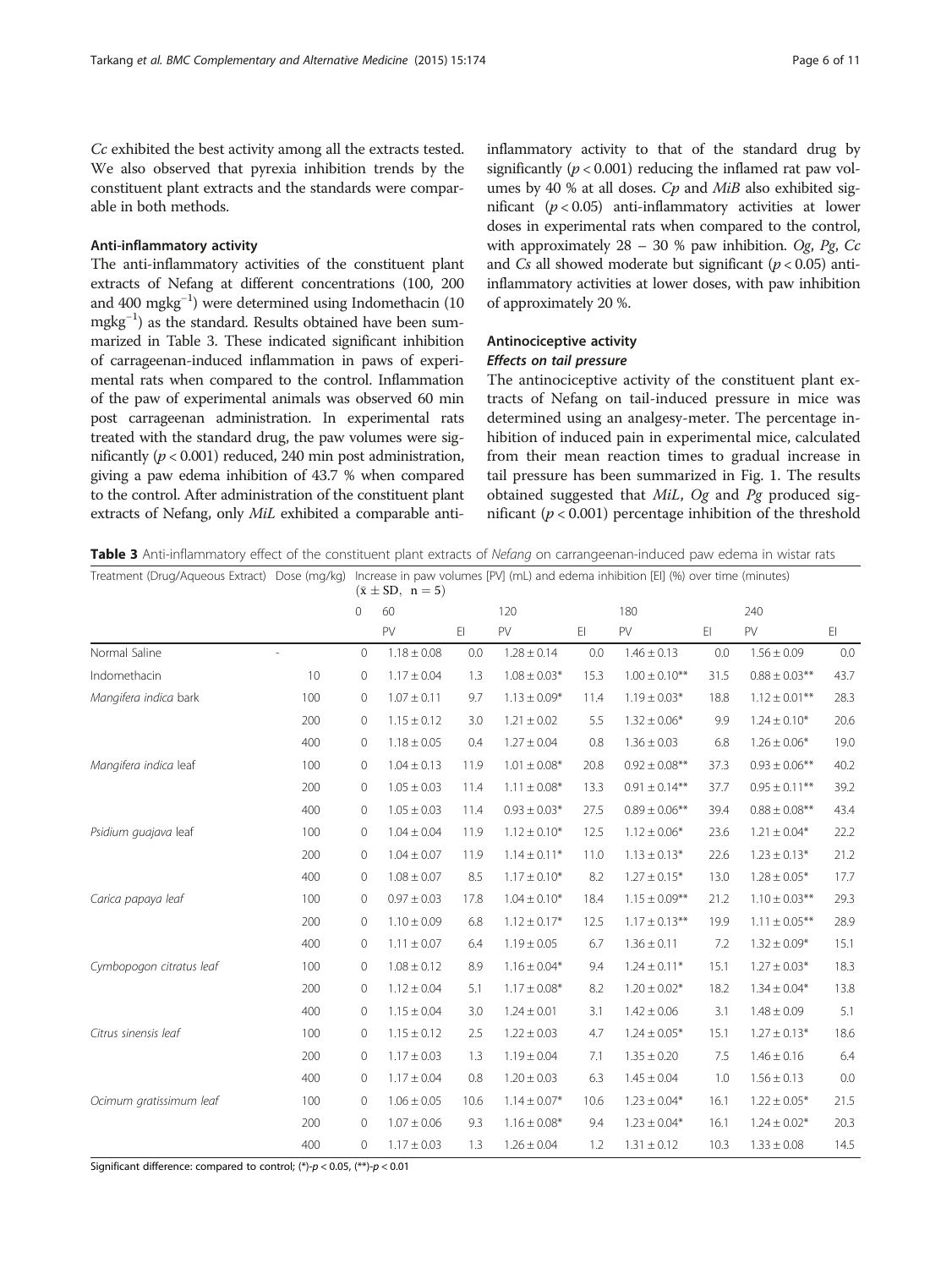<span id="page-6-0"></span>pain by 177.3, 167.4 and 139.6 respectively, when compared to the normal control 30 min after extract administration. This activity was comparable to that of the standard drug, morphine (146.7 %).  $MiB$  and  $Cp$  had moderate percentage pain inhibition of 107.7 and 106.3 respectively while Cs and Cc had weak activities. Two hours post treatment, only MiL and Og still exhibited good pain inhibition levels of 129.6 % and 112.2 % respectively, comparable to 146.7 % for morphine. Pg and MiB still exhibited moderate activities at 83.3 % and 77.4 %, while Cc, Cp and Cs exhibited very weak activities. Since all the extracts showed activity, they were all subjected to further dose–response testing.

#### Tail flick response

The results of the tail flick response in mice and the calculated percentage inhibition by the constituent plant extracts of Nefang have been presented in Table [4](#page-7-0). In experimental animals treated with the standard drug, paracetamol, the mean initial tail flicking time was 4.27 s. The reaction time increased gradually after administration of the standard drug and a mean reaction time of 8.39 s was attained at the end of 60 min. This was constant up to the end of 120 min. Analysis revealed that Og, MiL, Pg and MiB exhibited dose-dependent increases in reaction time. The reaction times after administration of MiL and Pg at doses of 600 and 1200 mgkg<sup>-1</sup> bwt, were comparable to that of the standard group after 60 min and up to 120 min, whereas animals treated with Og and MiB exhibited the same activity only at the highest dose of 1200 mgkg<sup>-1</sup>. The mean initial tail flicking time resulted in a pain inhibition of 59.9 % after 30 min to over 90 % after 60 min, which was constant to the end of the experiment (120 min), when compared to the reaction before drug administration. Pain inhibition (%) at the highest doses for  $Og(113)$ , MiL (108), Pg (84) and MiB (88) were comparable to that of paracetamol (97).

At lower doses, we observed significantly ( $p < 0.05$ ) lower activities of these extracts when compared to the standard. In animals administered  $C_p$  and  $C_c$ , we observed moderate reaction times at doses up to 600 mgkg<sup>-1</sup> bwt, though significantly ( $p < 0.05$ ) low when compared to the standard. At higher doses as well as in animals treated with Cs (all doses), reaction times were significantly  $(p < 0.001)$ low, suggesting that they exhibited lower activities.

# Hot plate response

The effect of the constituent plants of Nefang on heatinduced nociceptive pain in mice was determined using the hot plate method (Table [5](#page-8-0)). Piroxicam (20 mgkg−<sup>1</sup> ) and pethidine (50 mgkg−<sup>1</sup> ) were used as standards. The reaction times of experimental animals were taken after 30, 60 and 120 min. Piroxicam-treated rats exhibited reactions times of 19.31, 47.49 and 47.41 s and pethidine-treated rats, 18.90, 19.15 and 20.02 s. These produced significant percentage increase in the threshold of pain by 87.7, 361.6, 360.8 ( $p < 0.01$ ) and 100.2, 102.8, 112.0 ( $p < 0.05$ ) respectively, suggesting that piroxicam exhibited a better antinociceptive activity than pethidine relative to the control.

After administration of the plants extracts, we observed a dose-dependent increase in reaction times in animals treated with Og, MiL, MiB and Pg between 30 to 120 min, with Og showing the best reaction time of 28.98, 29.94 and 32.55 s after 30, 60 and 120 s respectively, at the highest dose of 1200 mgkg−<sup>1</sup> . This corresponds to an increased percentage pain inhibition of 187.7, 197.2 and 223.1 during the experimental time; this was significantly ( $p < 0.001$ ) lower than that of piroxicam after 120 min and higher than that of pethidine  $(p < 0.001)$ . MiL, MiB and Pg all showed significantly  $(p < 0.001)$  higher pain inhibition at  $1200 \text{ mgkg}^{-1}$  in experimental animals when compared to animals that were treated with pethidine, though lower when compared to animals that were administered piroxicam. Cp, Cc and Cs exhibited weak activities ( $p < 0.001$ ).

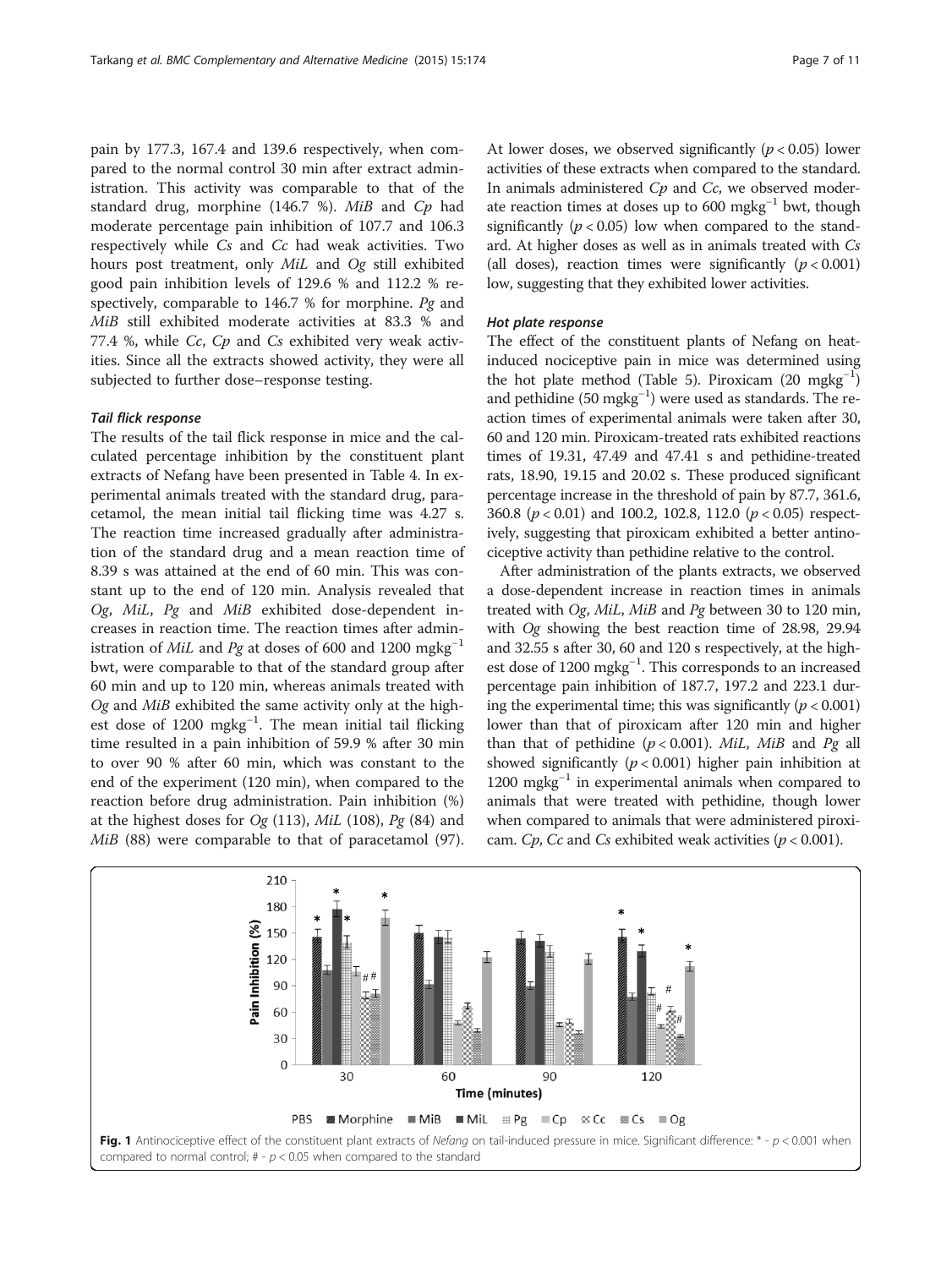| Treatment (Drug/Aqueous Extract) Dose (mg/kg) |      | Tall file reaction time [NT] (Sec) and pain immoluon [FI] (70) at designated time intervals (fillifiutes)<br>$(x \pm SD, n = 5)$ |                   |      |                    |       |                    |       |                    |      |  |  |
|-----------------------------------------------|------|----------------------------------------------------------------------------------------------------------------------------------|-------------------|------|--------------------|-------|--------------------|-------|--------------------|------|--|--|
|                                               |      | 0                                                                                                                                | 30                |      | 60                 |       | 90                 |       | 120                |      |  |  |
|                                               |      | <b>RT</b>                                                                                                                        | <b>RT</b>         | PI   | <b>RT</b>          | PI    | <b>RT</b>          | P     | <b>RT</b>          | PI   |  |  |
| Paracetamol                                   | 150  | $4.27 \pm 0.38$                                                                                                                  | $6.82 \pm 0.28$   | 60.0 | $8.39 \pm 0.20$    | 96.8  | $8.43 \pm 0.36$    | 97.6  | $8.26 \pm 0.23$    | 93.5 |  |  |
| Mangifera indica bark                         | 300  | $4.30 \pm 0.38$                                                                                                                  | $5.62 \pm 0.24$   | 31.7 | $6.47 \pm 0.37$    | 51.7  | $6.30 \pm 0.31*$   | 47.6  | $5.66 \pm 0.24*$   | 32.7 |  |  |
|                                               | 600  | $4.30 \pm 0.38$                                                                                                                  | $5.96 \pm 0.49$   | 39.6 | $6.46 \pm 0.37*$   | 51.5  | $6.35 \pm 0.25*$   | 48.8  | $6.25 \pm 0.20*$   | 46.5 |  |  |
|                                               | 1200 | $4.30 \pm 0.38$                                                                                                                  | $7.20 \pm 0.27$   | 68.8 | $8.05 \pm 0.41$    | 88.7  | $6.99 \pm 0.29$    | 63.8  | $6.98 \pm 0.06$    | 63.6 |  |  |
| Mangifera indica leaf                         | 300  | $4.32 \pm 0.38$                                                                                                                  | $6.47 \pm 0.25$   | 51.8 | $7.59 \pm 0.43$    | 77.9  | $6.19 \pm 0.37*$   | 45.1  | $6.08 \pm 0.20*$   | 42.6 |  |  |
|                                               | 600  | $4.32 \pm 0.38$                                                                                                                  | $6.95 \pm 0.14$   | 62.9 | $7.80 \pm 0.21$    | 82.2  | $7.78 \pm 0.76$    | 82.4  | 7.47               | 75.1 |  |  |
|                                               | 1200 | $4.32 \pm 0.38$                                                                                                                  | $7.09 \pm 0.48$   | 66.1 | $8.89 \pm 0.41$    | 108.5 | $8.64 \pm 0.44$    | 102.6 | $8.42 \pm 0.36$    | 97.3 |  |  |
| Psidium quajava leaf                          | 300  | $4.25 \pm 0.38$                                                                                                                  | $6.32 \pm 0.35$   | 49.3 | $6.49 \pm 0.29$    | 52.2  | $6.38 \pm 0.17*$   | 49.6  | $5.26 \pm 0.17*$   | 23.2 |  |  |
|                                               | 600  | $4.25 \pm 0.38$                                                                                                                  | $7.63 \pm 0.38$   | 78.8 | $7.73 \pm 0.27$    | 81.2  | $7.42 \pm 0.46$    | 73.8  | $6.45 \pm 0.31*$   | 51.2 |  |  |
|                                               | 1200 | $4.25 \pm 0.38$                                                                                                                  | $7.82 \pm 0.35$   | 83.3 | $7.88 \pm 0.19$    | 84.7  | $7.54 \pm 0.37$    | 76.7  | $7.08 \pm 0.05$    | 65.9 |  |  |
| Carica papaya leaf                            | 300  | $4.29 \pm 0.38$                                                                                                                  | $5.80 \pm 0.70*$  | 36.1 | $6.35 \pm 0.31*$   | 48.9  | $6.19 \pm 0.53*$   | 45.1  | $5.98 \pm 0.17*$   | 40.2 |  |  |
|                                               | 600  | $4.29 \pm 0.38$                                                                                                                  | $6.73 \pm 0.87$   | 57.8 | $6.65 \pm 0.52$    | 55.8  | $6.34 \pm 0.48*$   | 48.7  | $6.16 \pm 0.27*$   | 44.4 |  |  |
|                                               | 1200 | $4.29 \pm 0.38$                                                                                                                  | $5.04 \pm 0.62*$  | 18.2 | $5.12 \pm 0.39*$   | 20.1  | $5.39 \pm 0.63*$   | 26.3  | $5.36 \pm 0.29*$   | 25.7 |  |  |
| Cymbopogon citratus leaf                      | 300  | $4.31 \pm 0.38$                                                                                                                  | $5.42 \pm 0.50*$  | 27.0 | $6.22 \pm 0.28$ *  | 45.8  | $5.48 \pm 0.09$    | 28.4  | $5.00 \pm 0.38*$   | 17.3 |  |  |
|                                               | 600  | $4.31 \pm 0.38$                                                                                                                  | $6.00 \pm 0.90$   | 40.6 | $6.43 \pm 0.33$    | 50.8  | $5.98 \pm 0.30*$   | 40.1  | $5.74 \pm 0.38*$   | 34.5 |  |  |
|                                               | 1200 | $4.31 \pm 0.38$                                                                                                                  | $5.87 \pm 0.32$   | 37.6 | $6.56 \pm 0.41$    | 53.7  | $5.80 \pm 0.25*$   | 36.0  | $5.69 \pm 0.32*$   | 33.4 |  |  |
| Citrus sinensis leaf                          | 300  | $4.27 \pm 0.38$                                                                                                                  | $4.76 \pm 0.17*$  | 11.6 | $4.77 \pm 0.31***$ | 11.7  | $4.61 \pm 0.32$ ** | 8.0   | $4.30 \pm 0.22$ ** | 0.9  |  |  |
|                                               | 600  | $4.27 \pm 0.38$                                                                                                                  | $4.92 \pm 0.28$ * | 15.4 | $4.59 \pm 0.33$ ** | 7.5   | $4.65 \pm 0.42$ ** | 9.1   | $4.35 \pm 0.15$ ** | 1.9  |  |  |
|                                               | 1200 | $4.27 \pm 0.38$                                                                                                                  | $4.55 \pm 0.30*$  | 6.7  | $4.35 \pm 0.24$ ** | 1.9   | $4.38 \pm 0.15$ ** | 2.8   | $4.26 \pm 0.22$ ** | 0.0  |  |  |
| Ocimum gratissimum leaf                       | 300  | $4.33 \pm 0.38$                                                                                                                  | $5.58 \pm 0.38$   | 30.8 | $6.33 \pm 0.50*$   | 48.5  | $6.45 \pm 0.26*$   | 51.2  | $5.85 \pm 0.14*$   | 37.0 |  |  |
|                                               | 600  | $4.33 \pm 0.38$                                                                                                                  | $6.03 \pm 0.76$   | 41.3 | $6.60 \pm 0.54$    | 54.7  | $7.09 \pm 0.68$    | 66.1  | $6.19 \pm 0.30*$   | 45.1 |  |  |
|                                               | 1200 | $4.33 \pm 0.38$                                                                                                                  | $7.50 \pm 0.55$   | 75.9 | $7.81 \pm 0.29$    | 83.0  | $9.09 \pm 0.69$    | 113.0 | $7.91 \pm 0.38$    | 85.5 |  |  |

<span id="page-7-0"></span>Table 4 Antinociceptive effect of the constituent plant extracts of Nefang on electric heat-induced pain on the tails of mice

Treatment (Drug/Aqueous Extract) Dose (mg/kg) Tail flick reaction time [RT] (sec) and pain inhibition [PI] (%) at designated time intervals (minutes)

Significant difference  $*$  -  $p$  < 0.05,  $**$  -  $p$  < 0.001 when compared to the standard control

# **Discussion**

Infections such as malaria, caused by Plasmodium species usually trigger a cascade of unpleasant physiological changes in the host such as oxidative stress, pyrexia, inflammation and nociception. Biological agents that can act against these and other relevant effects can complement therapeutic activities of antiparasitic and antimicrobial agents. Activities evaluated in the constituent plants of Nefang included antipyretic, anti-inflammatory and antinociceptive.

Pyrexia is a result of the secondary impact of infection, tissue damage, inflammation, graft rejection, malignancy or other diseased states including malaria. Brewer's yeast and D-amphetamine are commonly used to induce pyrexia in rats and mice [\[19\]](#page-10-0). Brewer's yeast induces pyrexia by increasing the synthesis of prostaglandins (PGE2). The infections or damaged tissue serves as a pyrogenic stimulus and the pyrogens are phagocytized by the Kupffer cells, monocytes and macrophages leading to the release of pro-inflammatory mediators (cytokines). These cause an increase in the synthesis of prostaglandins near

pre-optic hypothalamus area thereby triggering the hypothalamus to elevate the set point of normal body temperature [[20](#page-10-0)]. Amphetamine on the other hand, acts on the brain causing the release of biogenic amines from their storage sites in nerve terminals. This results in increased level of cyclic-Adenosine monophosphate (cAMP) and subsequent synthesis of prostaglandins from arachidonic acids produced in neurons receptor-mediated hydrolysis of phospholipids, leading to hyperthermia [[21](#page-10-0)]. Most of the antipyretic drugs inhibit cyclooxygenase (COX-2) expression thereby inhibiting prostaglandin biosynthesis and reducing elevated body temperature. They are, however, toxic to the hepatic cells, glomeruli, cortex of the brain and heart muscle. Natural antipyretic remedies with minimal toxicity are therefore essential.

The results of this study show that Cc, Og, MiL, MiB and Cs aqueous extracts significantly reduced amphetamine and brewer's yeast induced hyperthermia in the rats at 120, 180 and 240 min post administration. This hypothermic activity might have been achieved by their action on COX-2, thereby reducing the concentration of prostaglandin in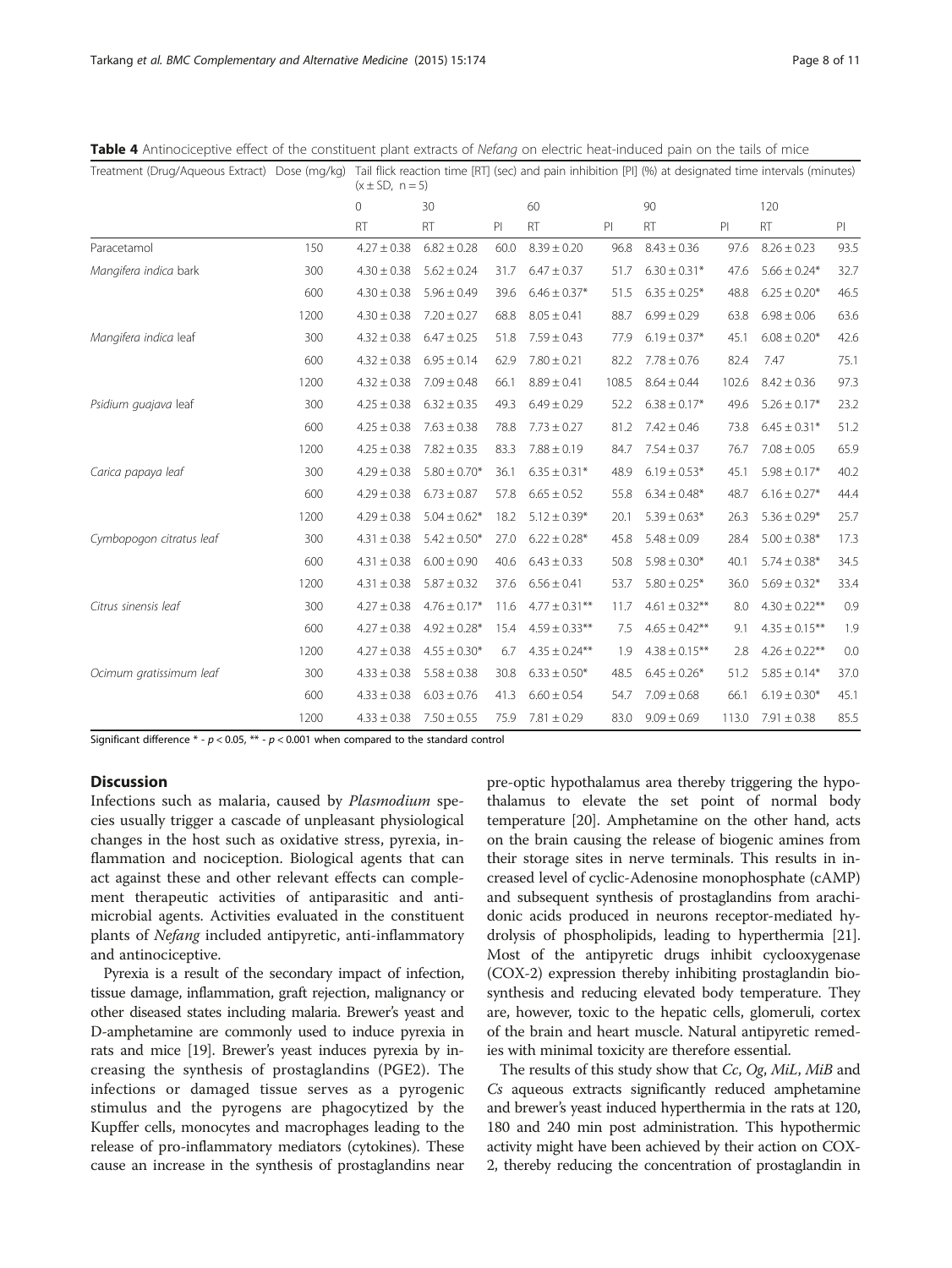| Treatment (Drug/Aqueous Extract) Dose (mg/kg) |      | Mice reaction time [RT] (sec) and pain inhibition [PI] (%) at designated time intervals (minutes)<br>$(\bar{x} \pm SD, n = 4)$ |              |                   |       |                     |       |                     |       |  |  |  |
|-----------------------------------------------|------|--------------------------------------------------------------------------------------------------------------------------------|--------------|-------------------|-------|---------------------|-------|---------------------|-------|--|--|--|
|                                               |      | $0 \text{ min}$                                                                                                                |              | 30 min            |       | 60 min              |       |                     |       |  |  |  |
|                                               |      | <b>RT</b>                                                                                                                      | PI           | <b>RT</b>         | PI    | <b>RT</b>           | PI    | <b>RT</b>           | P     |  |  |  |
| Normal Saline                                 |      | $9.51 \pm 1.24$                                                                                                                | $\mathbf{0}$ | $10.70 \pm 1.07$  | 12.6  | $10.56 \pm 0.74$    | 11.0  | $11.28 \pm 0.67$    | 18.6  |  |  |  |
| Piroxicam                                     | 20   | $10.29 \pm 0.61$                                                                                                               | $\mathbf{0}$ | $19.31 \pm 1.34*$ | 87.7  | $47.49 \pm 0.76***$ | 361.6 | $47.41 \pm 0.66$ ** | 360.8 |  |  |  |
| Pethidine                                     | 50   | $9.44 \pm 0.17$                                                                                                                | $\circ$      | $18.90 \pm 0.92*$ | 100.2 | $19.15 \pm 0.77*$   | 102.8 | $20.02 \pm 1.14*$   | 112.0 |  |  |  |
| Mangifera indica bark                         | 300  | $9.93 \pm 0.25$                                                                                                                | $\Omega$     | $13.90 \pm 1.21$  | 40.0  | $21.75 \pm 1.28*$   | 119.0 | $20.81 \pm 0.68$ *  | 109.6 |  |  |  |
|                                               | 600  | $9.63 \pm 0.69$                                                                                                                | $\circ$      | $13.65 \pm 0.34$  | 41.8  | $22.23 \pm 0.71*$   | 131.0 | $22.61 \pm 0.70*$   | 134.8 |  |  |  |
|                                               | 1200 | $10.05 \pm 0.26$                                                                                                               | $\mathbf{0}$ | $22.91 \pm 0.89*$ | 128.0 | $27.29 \pm 0.62*$   | 171.7 | $23.79 \pm 1.81*$   | 136.8 |  |  |  |
| Mangifera indica leaf                         | 300  | $11.11 \pm 0.94$                                                                                                               | $\mathbf 0$  | $12.80 \pm 0.58$  | 15.2  | $16.71 \pm 0.50*$   | 50.4  | $16.11 \pm 0.26$    | 45.0  |  |  |  |
|                                               | 600  | $11.21 \pm 0.48$                                                                                                               | 0            | $23.72 \pm 0.88*$ | 111.6 | $24.25 \pm 1.17*$   | 116.3 | $21.71 \pm 0.68*$   | 93.7  |  |  |  |
|                                               | 1200 | $10.70 \pm 0.53$                                                                                                               | 0            | $23.41 \pm 1.07*$ | 118.8 | $32.75 \pm 0.25$ ** | 206.1 | $28.56 \pm 0.13*$   | 167.0 |  |  |  |
| Psidium guajava leaf                          | 300  | $10.09 \pm 0.45$                                                                                                               | $\mathbf{0}$ | $14.41 \pm 0.73$  | 42.8  | $14.57 \pm 0.68$    | 44.4  | $13.79 \pm 1.14$    | 36.6  |  |  |  |
|                                               | 600  | $9.84 \pm 0.34$                                                                                                                | 0            | $14.86 \pm 0.51$  | 51.1  | $15.47 \pm 0.21$    | 57.3  | $18.33 \pm 0.29$    | 86.3  |  |  |  |
|                                               | 1200 | $10.29 \pm 0.53$                                                                                                               | 0            | $21.27 \pm 0.46*$ | 106.7 | $26.29 \pm 0.24*$   | 155.4 | $24.22 \pm 0.57*$   | 135.3 |  |  |  |
| Carica papaya leaf                            | 300  | $9.63 \pm 0.48$                                                                                                                | $\mathbf{0}$ | $11.46 \pm 0.94$  | 19.0  | $11.51 \pm 0.36$    | 19.5  | $10.79 \pm 0.61$    | 12.0  |  |  |  |
|                                               | 600  | $9.45 \pm 0.40$                                                                                                                | 0            | $12.28 \pm 0.84$  | 30.0  | $12.51 \pm 0.38$    | 32.5  | $11.01 \pm 0.72$    | 16.6  |  |  |  |
|                                               | 1200 | $9.90 \pm 0.77$                                                                                                                | $\mathbf{0}$ | $12.45 \pm 0.28$  | 25.8  | $17.42 \pm 0.25$ *  | 76.0  | $16.91 \pm 0.62$    | 70.8  |  |  |  |
| Cymbopogon citratus leaf                      | 300  | $10.07 \pm 0.34$                                                                                                               | $\circ$      | $11.00 \pm 0.36$  | 9.2   | $11.71 \pm 0.38$    | 16.3  | $15.28 \pm 0.56$    | 51.7  |  |  |  |
|                                               | 600  | $9.78 \pm 0.34$                                                                                                                | 0            | $13.34 \pm 0.77$  | 36.4  | $13.02 \pm 0.45$    | 33.1  | $16.08 \pm 0.72$    | 64.4  |  |  |  |
|                                               | 1200 | $10.05 \pm 0.33$                                                                                                               | $\circ$      | $15.24 \pm 1.12$  | 51.6  | $14.81 \pm 1.10$    | 47.3  | $18.85 \pm 0.57$    | 75.0  |  |  |  |
| Citrus sinensis leaf                          | 300  | $9.90 \pm 0.44$                                                                                                                | $\circ$      | $13.24 \pm 0.60$  | 33.7  | $12.83 \pm 0.24$    | 29.6  | $13.27 \pm 0.70$    | 34.1  |  |  |  |
|                                               | 600  | $9.86 \pm 0.46$                                                                                                                | $\circ$      | $15.10 \pm 0.61$  | 53.2  | $14.99 \pm 0.90$    | 52.1  | $13.60 \pm 0.43$    | 38.0± |  |  |  |
|                                               | 1200 | $9.73 \pm 0.33$                                                                                                                | $\circ$      | $14.21 \pm 0.67$  | 46.0  | $16.34 \pm 0.60*$   | 67.9  | $15.03 \pm 1.37$    | 54.5  |  |  |  |
| Ocimum gratissimum leaf                       | 300  | $9.63 \pm 0.36$                                                                                                                | $\mathbf{0}$ | $13.66 \pm 0.30$  | 41.8  | $18.15 \pm 0.89*$   | 88.5  | $18.98 \pm 0.92$    | 97.0  |  |  |  |
|                                               | 600  | $9.79 \pm 0.28$                                                                                                                | $\mathbf{0}$ | $13.66 \pm 0.89$  | 39.5  | $22.83 \pm 0.20*$   | 133.2 | $24.29 \pm 1.17*$   | 148.1 |  |  |  |
|                                               | 1200 | $10.07 \pm 0.70$                                                                                                               | $\circ$      | $28.98 \pm 0.64*$ | 187.7 | $29.94 \pm 0.43$ ** | 197.2 | $32.55 \pm 1.47***$ | 223.1 |  |  |  |

<span id="page-8-0"></span>Table 5 Antinociceptive effect of the constituent plant extracts of Nefang on heat-induced nociceptive pain in mice

Significant difference  $*$  -  $p$  < 0.05;  $**$  -  $p$  < 0.001 when compared to the control

the brain or by enhancing the inherent production of the body's own antipyretic substances such as arginine and vasopressin [\[22](#page-10-0)]. An alternative could have been by vasodilation of superficial blood vessels leading to increased dissipation of heat as a result of a reset of the hypothalamic temperature control centre [\[23\]](#page-10-0).

Inflammation is a common phenomenon in malaria infection and it is the reaction of living tissues towards injury. The carrageenan-induced paw edema is a prototype for the exudative phase of acute inflammatory effects. The development of edema in the rat paw after the injection of carrageenan has been described as a biphasic event [[24](#page-10-0)]. The initial phase which starts immediately after injection and reduces within one hour, is attributed to the release of histamine and serotonin, while the second phase of swelling which begins at one and remains through three hours, is due to the release of prostaglandin-like substances [\[25](#page-10-0)]. The second phase of edema is sensitive to both clinically useful steroidal and non-steroidal anti-inflammatory drugs

(NSAIDs). Generally NSAIDs strongly inhibit the second phase of carrageenan-induced edema. The significant inhibition of paw edema in rats by  $Mil$ ,  $Cp$  and  $MiB$  aqueous extracts suggest that they may contain biologically active substances with anti-inflammatory properties. The significant anti-inflammatory activities exhibited may be due to the inhibition of any inflammatory mediators, and this might contribute greatly to the antimalarial activity of Nefang. The co-existence of antinociceptive and antiinflammatory activities observed in Nefang, are properties shared by most NSAIDs, particularly the salicylates and their derivatives. The therapeutic benefits of traditional remedies are often attributed to a combination of active constituents [\[26\]](#page-10-0).

Increased nociception is a common phenomenon during Plasmodium infection. Measuring antinociceptive activity is based on the principle that inflammation increases the sensitivity to pain and that this sensitivity is susceptible to modification by analgesics. Inflammation decreases the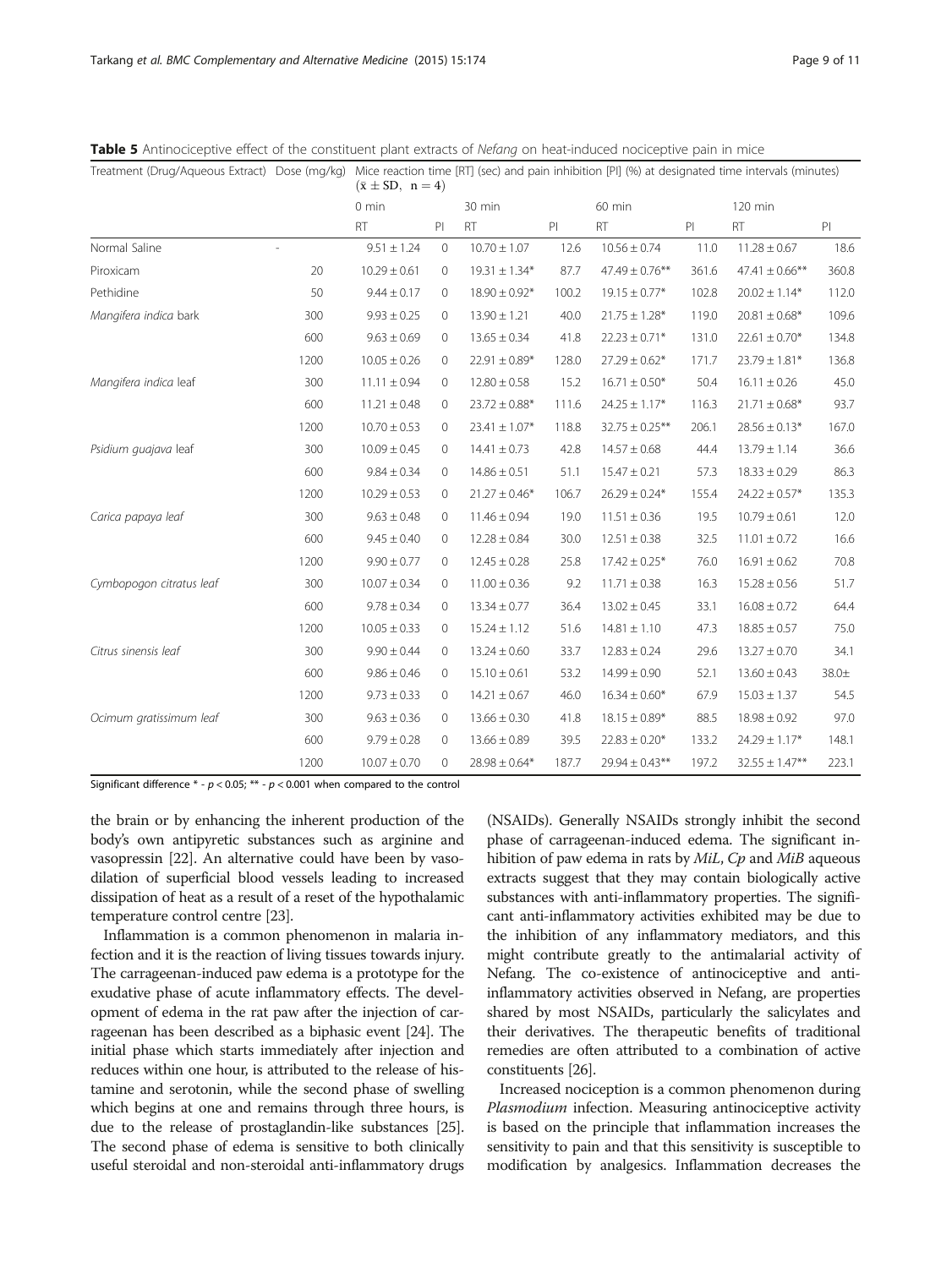<span id="page-9-0"></span>pain reaction threshold and this low pain reaction threshold is readily elevated by different types of analgesics [15]. Antinociceptive properties were studied using models that could provide different types of noxious stimuli. These were mechanical pressure on the tail, thermal stimuli using the radiant heat-induced nociceptive pain on the tail and heat-induced nociceptive pain on the paws of mice. Mechanical pain induced by the analgesy-meter provides a model for the study of non-inflammatory pain. The analgesy-meter antinociceptive test is useful in elucidating centrally mediated antinociceptive responses, which focuses mainly on changes above the spinal cord level [[27](#page-10-0)]. The significant increase in pain threshold produced by the extracts in the analgesy-meter test suggests involvement of central pain pathways. Thermal tests have several advantages including the sensitivity to strong analgesics and limited tissue damage [\[28\]](#page-10-0). Furthermore, they utilize phasic stimulus of high intensities mimicking responses in conditions that involve high threshold pain of short duration. However, a disadvantage of this model is that since it is short lasting, it does not assess modulatory mechanisms that may be triggered by the stimulus itself [\[29\]](#page-10-0) and is a less valid model for clinical pain [[30](#page-10-0)]. The results obtained indicate that  $Og$ , MiL, Pg and MiB can significantly inhibit responses to mechanical and thermal stimuli. The inhibition of thermal stimuli was dose dependent, thus indicating that these extracts, at the doses administered, had strong antinociceptive activities and can contribute significantly to the antimalarial effect of Nefang.

The results obtained in these studies are consistent with previously reports on the pharmacological activities of O. gratissimum [\[31\]](#page-10-0), M. indica bark and leaf [\[32, 33\]](#page-10-0), C. pa-paya [\[34\]](#page-10-0) and P. guajava [[35](#page-10-0)]. These findings lend pharmacological support to the reported folkloric uses of Nefang in the treatment of malaria and the role played by each of them.

# Conclusion

The results obtained suggest that the constituent plants possess biologically active compounds with antipyretic, anti-inflammatory and antinociceptive activities. These findings define the role of each constituent plant, suggesting that these pharmacological activities are essential in the symptomatic management of malaria fever. These also provide scientific evidence that the therapeutic effects of Nefang are as a result of the synergy between antiplasmodial and other pharmacological activities of its constituent plants, thereby justify the folk use of Nefang for the treatment malaria fever. This could be useful in its subsequent development for clinical application.

#### Competing interests

The authors declare that they have no competing interests.

#### Authors' contributions

Conceived and designed the experiments: PAT FAO GAA ANG. Performed the experiments: PAT FAO JDS WNN AMM MJ. Analyzed the data: PAT FAO ANG. Reagent support: FAO ANG. Drafted the manuscript: PAT. All authors read and approved the final draft of the manuscript.

#### Acknowledgement

We gratefully acknowledge the technical assistance of Muchai PK (animal house attendant), Department of Pharmacology and Pharmacognosy, School of Pharmacy, University of Nairobi, Kenya.

#### Author details

<sup>1</sup> Centre for Research on Medicinal Plants and Traditional Medicine, Institute of Medical Research and Medicinal Plants Studies (IMPM), P. O. Box 6163, Yaoundé, Cameroon. <sup>2</sup> Department of Pharmacology and Pharmacognosy, School of Pharmacy, University of Nairobi, P. O. Box 19676-00202, Nairobi, Kenya. <sup>3</sup>Department of Veterinary Anatomy and Physiology, Faculty of Veterinary Medicine, University of Nairobi, P. O. Box 30197-00100, Nairobi, Kenya.

#### Received: 14 November 2014 Accepted: 29 May 2015 Published online: 09 June 2015

#### References

- 1. Snow RW, Marsh K. Malaria in Africa: progress and prospects in the decade since the Abuja Declaration. Lancet. 2010:376:137-9.
- 2. WHO. World Malaria Report 2013. World Health Organization, Geneva. [http://www.who.int/malaria/publications/world\\_malaria\\_report\\_2013/en/](http://www.who.int/malaria/publications/world_malaria_report_2013/en/).
- 3. Emergency response to artemisinin in the greater Mekong sub-region: regional framework for action 2013-2015. WHO 2013. [http://www.who.int/](http://www.who.int/malaria) [malaria](http://www.who.int/malaria) Resistance in GMS Summary Report.
- 4. World Health Organization. Traditional medicine. Fact sheet No. 134. 2003. [http://www.who.int/mediacentre/factsheets/2003/fs134/en/.](http://www.who.int/mediacentre/factsheets/2003/fs134/en/)
- 5. Oliveira AB, Dolabela MF, Braga FC, Jacome RL, Varotti FP, Povoa MM. Plantderived antimalarial agents: new leads and efficient phythomedicines. Part I. Alkaloids. An Acad Bras Cienc. 2009;81:715–40.
- 6. Castellanos JRG, Prieto JM, Heinrich M. Red Lapacho (Tabebuia impetiginosa)– a global ethnopharmacological commodity? J Ethnopharmacol. 2009;121:1–13.
- 7. Ginsburg H, Deharo E. A call for using natural compounds in the development of new antimalarial treatments - an introduction. Malar J. 2011;10 Suppl 1:S1.
- 8. Tarkang PA, Okalebo FA, Agbor GA, Tsabang N, Guantai AN, Rukunga GM. Indigenous knowledge and folk use of a polyherbal antimalarial by the Bayang community, South West Region of Cameroon. J Nat Prod Plant Res. 2012;2(3):372–80.
- 9. Tarkang PA, Atchan APN, Kuiate J, Okalebo FA, Guantai AN, Agbor GA. Antioxidant potential of a polyherbal antimalarial as an indicator of its therapeutic value. Adv Pharmacol Sci. 2013;2013:678458.
- 10. Tarkang PA, Franzoi KD, Lee S, Lee E, Vivarelli D, Freitas-Junior L, et al. In vitro antiplasmodial activities and synergistic combinations of differential solvent extracts of the polyherbal product. Nefang BioMed Res Int. 2014;2014:835013.
- 11. Tarkang PA, Okalebo FA, Ayong LS, Agbor GA, Guantai AN. Anti-malarial activity of a polyherbal product (Nefang) during early and established Plasmodium infection in rodent models. Malar J. 2014;13:456.
- 12. Mbagwu HO, Anene RA, Adeyemi OO. Analgesic, antipyretic and anti-inflammatory properties of Mezoneuron benthamianum Baill Caesalpiniaceae. Niger Quart J Hosp Med. 2007;17(1):35–41.
- 13. Turner RA. Screening method in Pharmacology. New York & London: Academic; 1965. p. 268.
- 14. Mohamed-Saleem TK, Azeem AK, Dilip C, Sankarl C, Prasanth NV, Duraisami R. Anti-inflammatory activity of the leaf extracts of Gendarussa vulgaris Nees. Asian Pac J. Trop Biomed 2011, 1(2):147-149.
- 15. Randall LO, Selitto JJ. A method for measurement of analgesic activity on inflamed tissue. Arch Int Pharmacodyn. 1957;111:409–19.
- 16. Kitchen I. Modification of an analgesy meter for paw pressure antinociceptive testing in neonatal rats. J Pharmacol Meth. 1984;12:255–8.
- 17. Ramesh R. Analgesic Effects of the aqueous extracts of plant Ipomea pes-tigridis studied in albino mice. Global J Pharmacol. 2010;4(1):31–5.